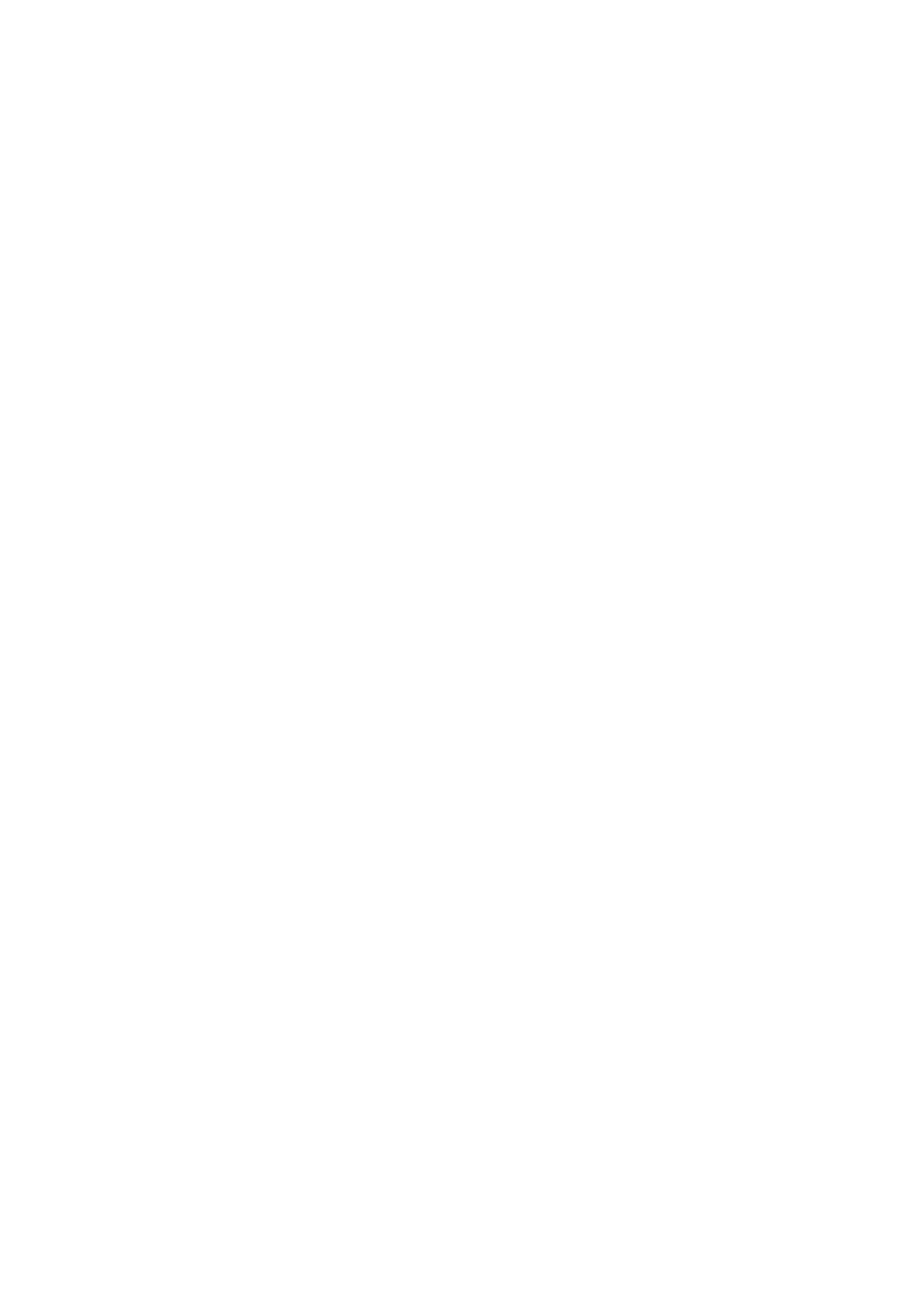

## **POLICY: ANTI-BRIBERY AND CORRUPTION**

All reference to 'we', 'our' or 'us' in this Policy should be read as meaning Sandbourne Housing Association.

#### **1. Purpose and aim of the Policy**

- 1.1 We take a zero-tolerance approach to bribery and corruption and are committed to acting professionally, fairly and with integrity in all our business dealings and relationships wherever we operate and will implement and enforce effective systems to counter bribery.
- 1.2 We will uphold all laws relevant to countering bribery and corruption. However, we remain bound by the laws of the UK, including the Bribery Act 2010, or its equivalent, in respect of its conduct.
- 1.3 The purpose of this Policy is to:
- 1.3.1 set out our responsibilities, and of those working for us, in observing and upholding our position on bribery and corruption
- 1.3.2 provide information and guidance to those working for us on how to recognise and deal with bribery and corruption issues.

#### **2. Statement**

- 2.1 Bribery and corruption are punishable for individuals by imprisonment and if we are found to have taken part in corrupt activity we could face an unlimited fine and face damage to our reputation. We therefore take our legal responsibilities very seriously.
- 2.2 In this Policy, third party means any individual or organisation that employees come into contact with during the course of their work for us. This includes tenants, applicants, suppliers, contractors, business contacts, agents, advisors, and government and public bodies, including their advisors, representatives and officials, politicians and political parties.

#### **3. Who is covered by the Policy**

3.1 This Policy applies to all individuals working at all levels and grades, whether permanent, fixed-term or temporary, Board members, consultants, contractors, home workers, casual workers and agency staff, volunteers, agents, or any other person associated with us.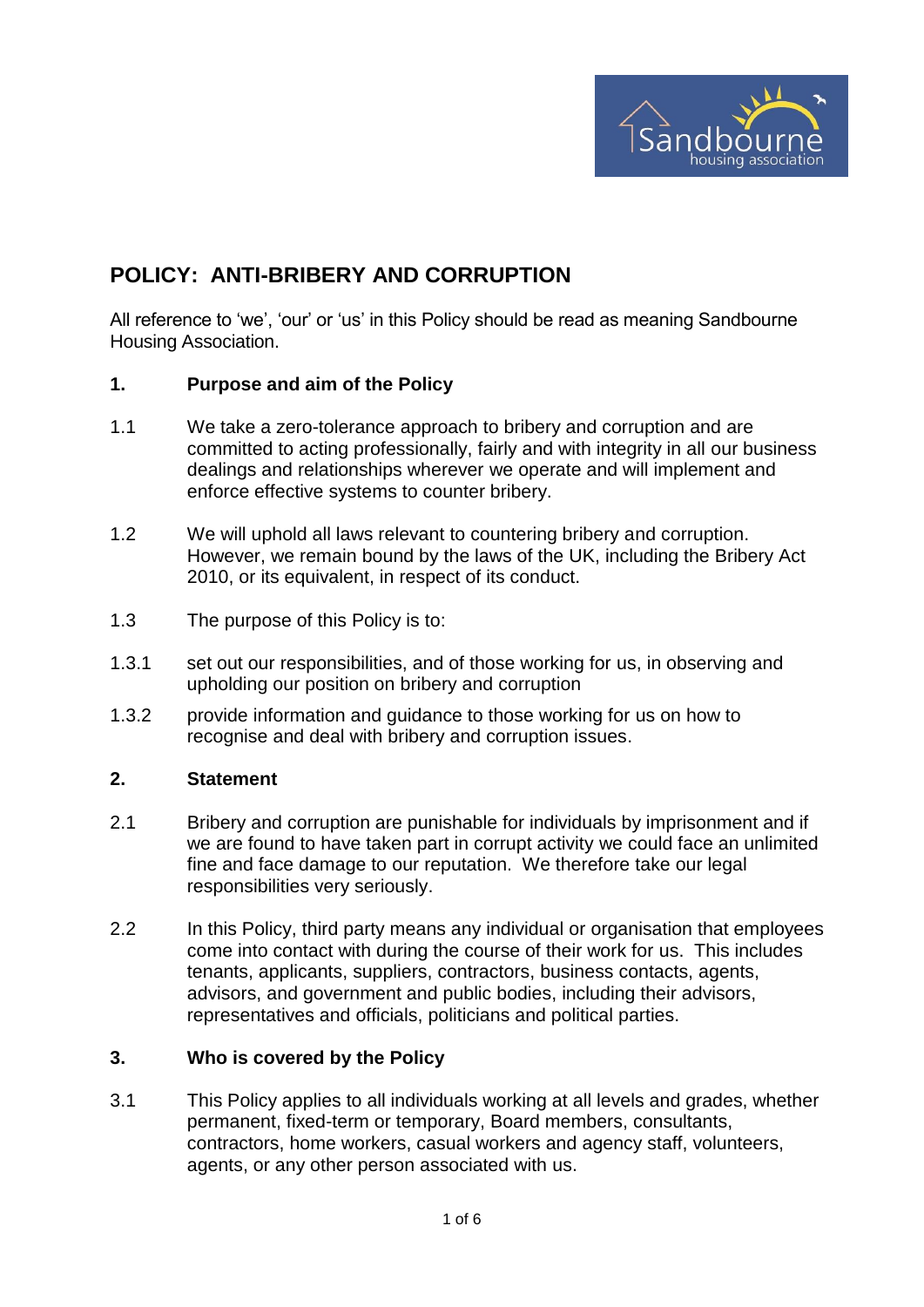## **4. What is bribery**

- 4.1 A bribe is an inducement or reward offered, promised or provided in order to gain any commercial, contractual, regulatory or personal advantage, for example:
- 4.1.1 Offering a bribe
- 4.1.1.1 An employee may consider offering a potential customer tickets to a major sporting event, but only if they agree to do business with us.
- 4.1.1.2 This would be an offence as the employee would be making the offer to gain a commercial and contractual advantage. We may also be found to have committed an offence because the offer has been made to obtain business for us. It may also be an offence for the potential client to accept such an offer.
- 4.1.2 Receiving a bribe
- 4.1.2.1 A customer gives an employee's relative a job, but makes it clear that in return they expect the employee to use his/her influence with us to ensure that the we continue to do business with them.
- 4.1.2.2 It is an offence for a customer to make such an offer. It would be an offence for the employee to accept the offer as they would be doing so to gain a personal advantage.

#### **5. Gifts and hospitality**

5.1 For clarification see the Anti-Corruption and Bribery, Gifts and Hospitality Policy in the Employee Handbook.

#### **6. What is not acceptable**

- 6.1 It is not acceptable for an employee or someone on their behalf to:
- 6.1.1 give, promise to give, or offer, a payment, gift or hospitality with the expectation or hope that a business advantage will be received, or to reward a business advantage already given
- 6.1.2 give, promise to give, or offer, a payment, gift or hospitality to a government official, agent or representative to "facilitate" or expedite a routine procedure
- 6.1.3 accept payment from a third party that the employee knows or suspects is offered with the expectation that it will obtain a business advantage for the organisation/contractor
- 6.1.4 accept a gift or hospitality from a third party if it is known or suspected that it is offered or provided with an expectation that a business advantage will be provided by us in return
- 6.1.5 threaten or retaliate against another employee who has refused to commit a bribery offence or who has raised concerns under this Policy
- 6.1.6 engage in any activity that might lead to a breach of this Policy.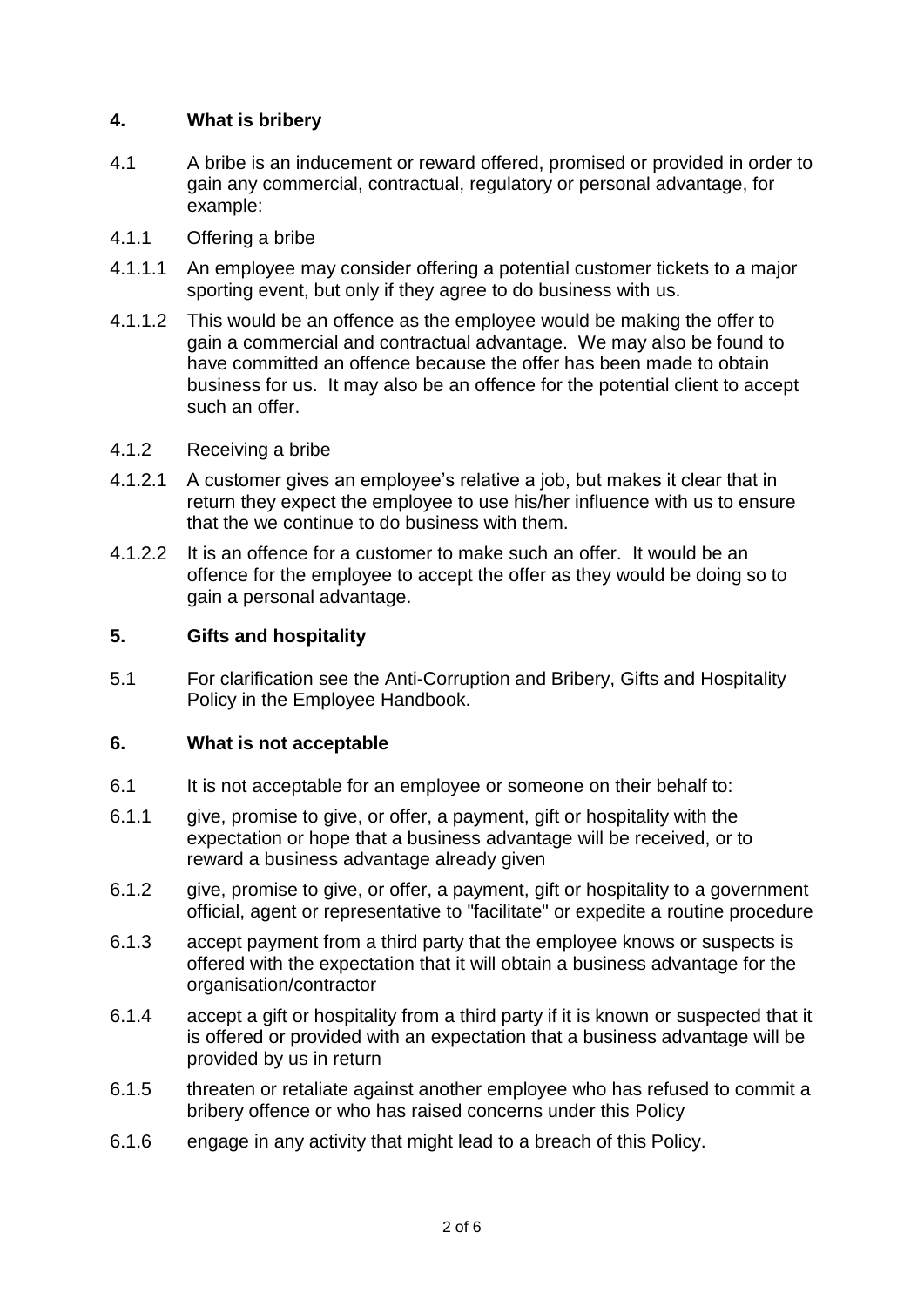## **7. Facilitation payments and kickbacks**

- 7.1 We do not make, and will not accept, facilitation payments or "kickbacks" of any kind. Facilitation payments are typically small, unofficial payments made to secure or expedite a routine government action by a government official. Kickbacks are typically payments made in return for a business favour or advantage.
- 7.2 If an employee is asked to make a payment on our behalf, they should always be mindful of what the payment is for and whether the amount requested is proportionate to the goods or services provided. The employee should always ask for a receipt which details the reason for the payment. If the employee has any suspicions, concerns or queries regarding a payment, they should raise these with the Chief Executive or their line manager.
- 7.3 All employees must avoid any activity that might lead to, or suggest, that a facilitation payment or kickback will be made or accepted by us.

## **8. Donations**

8.1 We do not make contributions to political parties or religious bodies, nor do we normally make charitable donations. We only make charitable donations that are legal and ethical under local laws and practices. No donation must be offered or made without the prior approval of the Chief Executive and Chairman and must be reported to the Board.

## **9. Responsibilities**

- 9.1.1 Employees will potentially have individual liabilities under the Bribery Act 2010 or its equivalent.
- 9.1.2 We will be liable for the employee's action unless we can meet the 'adequate procedures' defence.
- 9.2 The prevention, detection and reporting of bribery and other forms of corruption are the responsibility of all those working for us or under our control. All employees are required to avoid any activity that might lead to, or suggest, a breach of this Policy.
- 9.3 Staff must notify their line manager or Chief Executive as soon as possible if they believe or suspect that a conflict with this Policy has occurred, or may occur in the future. For example, if a customer or potential customer offers something to gain a business advantage, or indicates that a gift or payment is required to secure their business. Further "red flags" that may indicate bribery or corruption are set out in the schedule attached.
- 9.4 Any employee who breaches this Policy will face disciplinary action, which could result in dismissal for gross misconduct.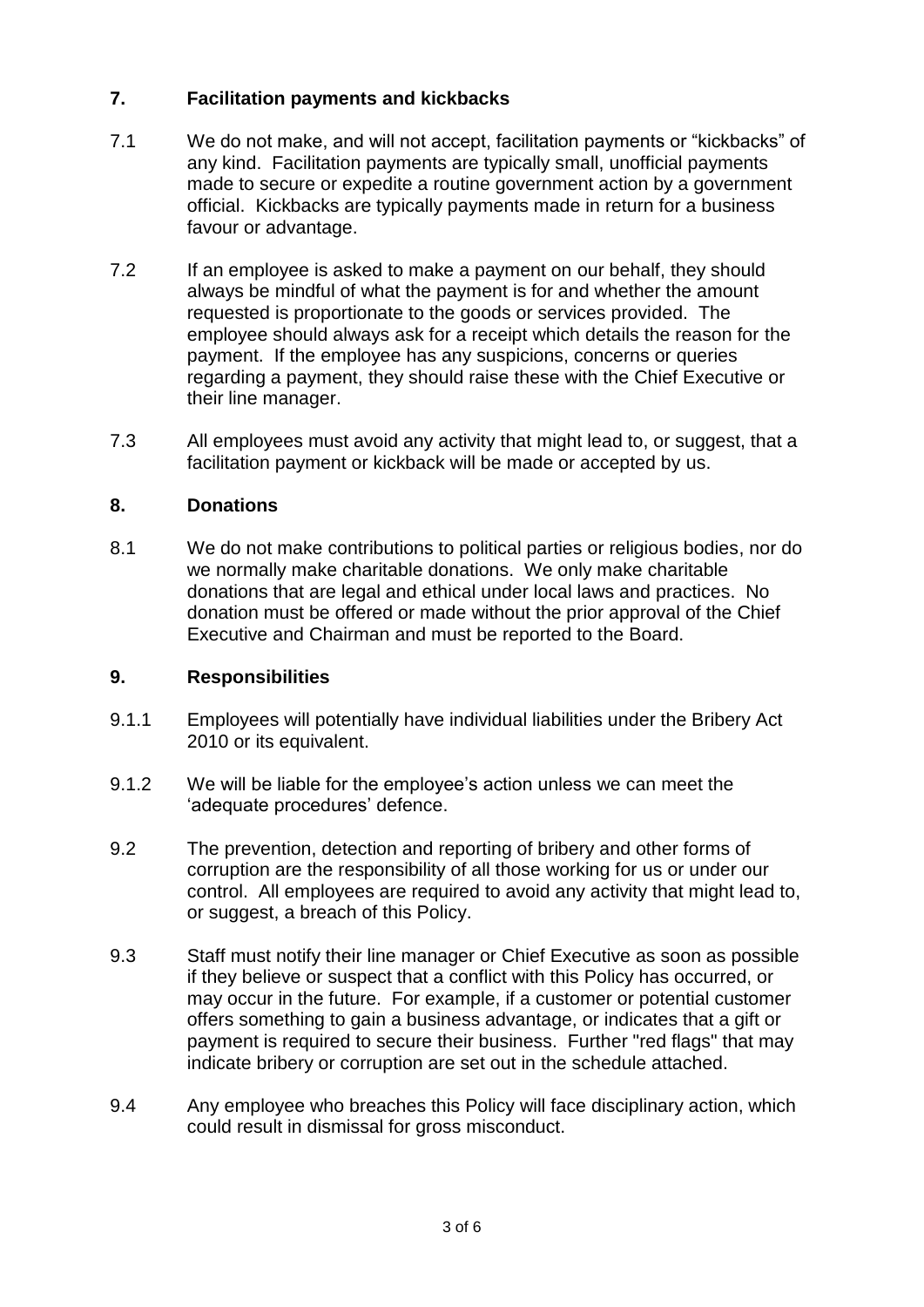## **10. Record keeping**

- 10.1 We must keep financial records and have appropriate internal controls in place which will evidence the business reason for making payments to third parties.
- 10.2 Staff must declare and keep a written record of all hospitality or gifts accepted or offered, which will be subject to managerial review.
- 10.3 Staff must ensure all expenses claims relating to hospitality, gifts or expenses incurred to third parties are submitted in accordance with our Expenses Policy and specifically record the reason for the expenditure.
- 10.4 All accounts, invoices, memoranda and other documents and records relating to dealings with third parties, such as residents, suppliers and business contacts should be prepared and maintained with strict accuracy and completeness. No accounts must be kept "off-book" to facilitate or conceal improper payments.

#### **11. How to raise concerns**

11.1 An employee is encouraged to raise concerns about any issue or suspicion of malpractice at the earliest possible stage. If they are unsure as to whether a particular act constitutes bribery or corruption, or if they have any other queries, they must address these with their line manager or the Chief Executive. Concerns should be reported by following the procedure set out in our 'Whistleblowing' Policy in the Employee Handbook.

## **12. What to do if an employee is a victim of bribery or corruption**

12.1 If an employee is offered a bribe by a third party, is asked to make one, suspect that this may happen in the future, or believe that they are a victim of another form of unlawful activity, they should report the matter to their line manager or to the Chief Executive as soon as possible.

## **13. Protection**

- 13.1 We aim to encourage openness and will support anyone who raises genuine concerns in good faith under this Policy, even if they turn out to be mistaken.
- 13.2 We are committed to ensuring that no one suffers any detrimental treatment as a result of refusing to take part in bribery or corruption, or because of reporting, in good faith, their suspicion that an actual or potential bribery or other corruption offence has taken place, or may take place in the future. Detrimental treatment includes dismissal, disciplinary action, threats or other unfavourable treatment connected with raising a concern. If an employee believes that they have suffered any such treatment, they should inform their line manager or Chief Executive immediately. If the matter is not remedied, the employee should raise it formally using our 'Grievances' procedure in the Employee Handbook.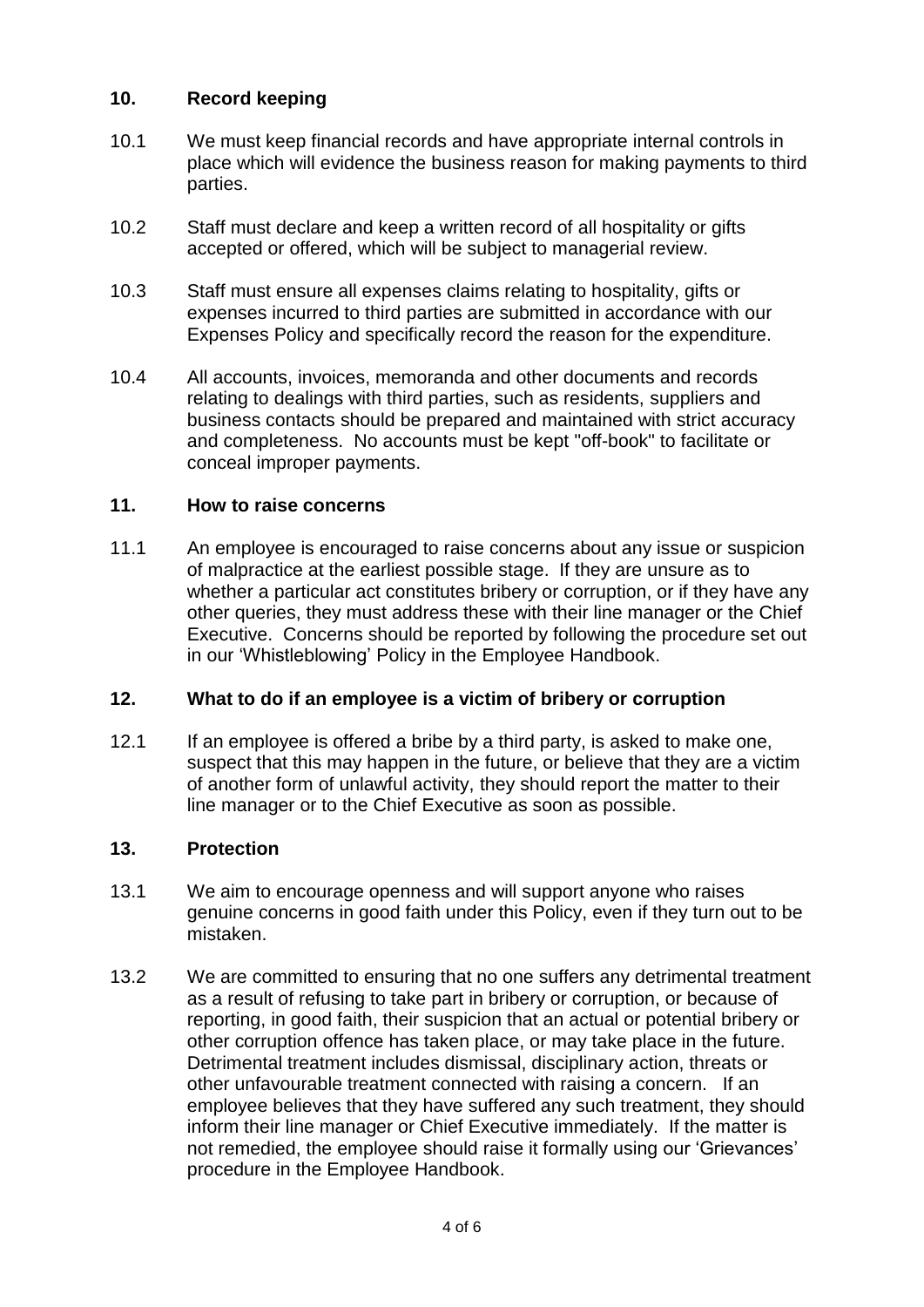## **14. Training and communication**

- 14.1 Training on this Policy forms part of the induction process for all new employees. All existing employees will receive regular, relevant training on how to implement and adhere to this Policy.
- 14.2 Our zero-tolerance approach to bribery and corruption must be communicated to all suppliers, contractors and business partners at the outset of business relationships with them and as appropriate thereafter.

#### **15. Who is responsible for the Policy?**

- 15.1 Our Board has overall responsibility for ensuring this Policy complies with legal and ethical obligations, and that all under our control comply with it.
- 15.2 The Chief Executive has primary and day-to-day responsibility for implementing this Policy and for monitoring its use and effectiveness and dealing with any queries on its interpretation. Management at all levels are responsible for ensuring those reporting to them are made aware of and understand this Policy and are given adequate and regular training on it.

#### **16. Monitoring and review**

- 16.1 The Chief Executive will monitor the effectiveness and review the implementation of this Policy, regularly considering its suitability, adequacy and effectiveness. Any improvements identified will be made as soon as possible. Internal control systems and procedures will be subject to regular audits to provide assurance that they are effective in countering bribery and corruption.
- 16.2 All employees are responsible for the success of this Policy and should ensure they use it to disclose any suspected danger or wrong doing.
- 16.3 This Policy does not form part of any employee's contract of employment and it may be amended at any time.

#### **17. Equality impact assessment/Protected characteristics (as at 8 January 2019 or later amendments/additions)**

17.1 Neutral.

#### **18. Consultation arrangements**

18.1 Our staff will be consulted on this Policy and any reasonable suggestions will be taken into account before the Policy is approved by the Board.

#### **19. Other related policies**

- 19.1 Reference should be made to the following:
- 19.1.1 Grievances Procedure (Employee Handbook)
- 19.1.2 Whistleblowing Policy (Employee Handbook)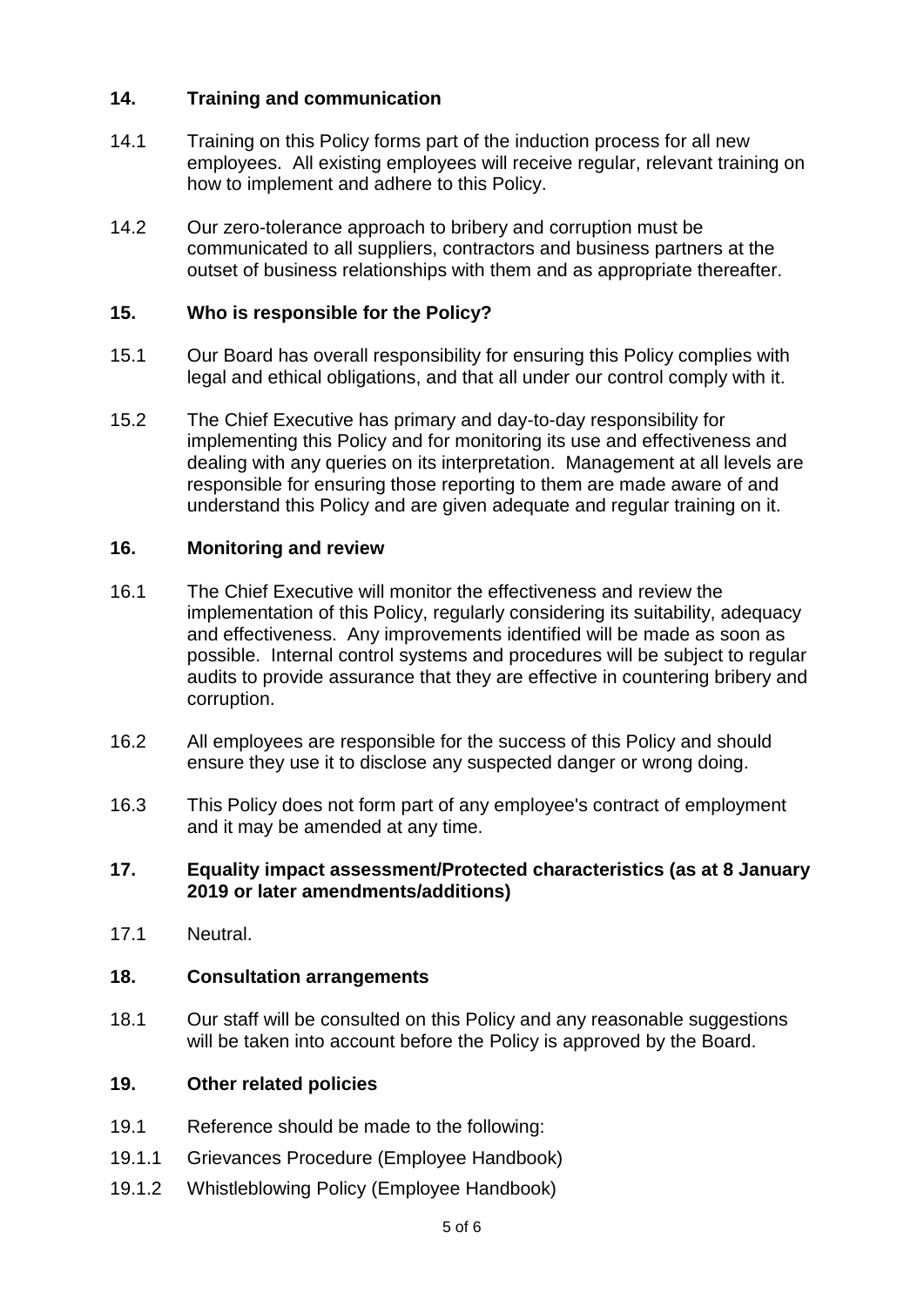19.1.3 Anti-Corruption and Bribery, Gifts and Hospitality Policy (Employee Handbook).

## **20. Appendix attached**

- 20.1 Reference should be made to the following:
- 20.1.1 Appendix 'A' Potential Risk Scenarios: "Red Flags"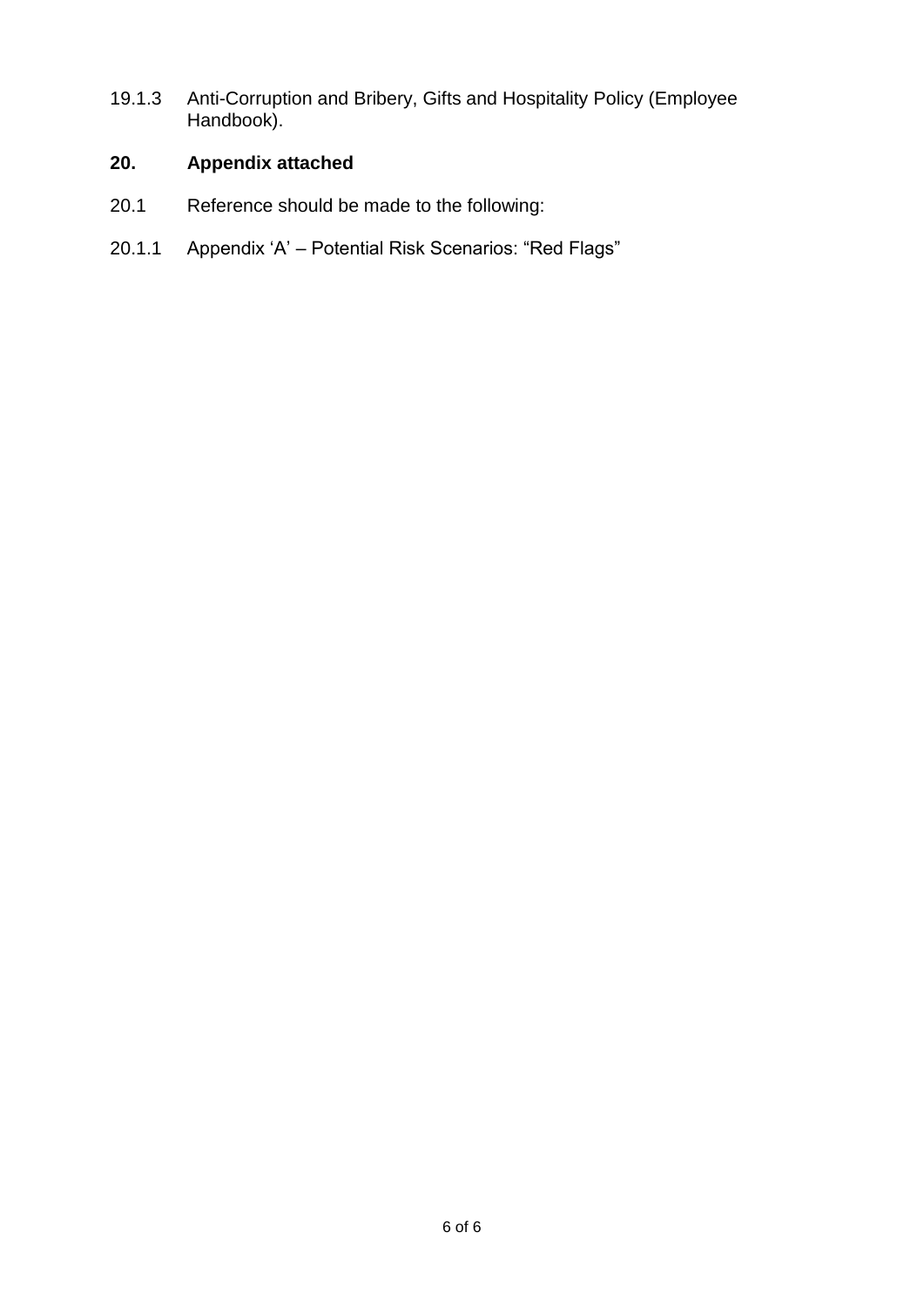

## **POLICY: ANTI-BRIBERY AND CORRUPTION**

## **APPENDIX 'A'**

## **POTENTIAL RISK SCENARIOS: "RED FLAGS"**

- 1. The following is a list of possible red flags that may arise during the course of working for us and which may raise concerns under various anti-bribery and anti-corruption laws. The list is not intended to be exhaustive and is for illustrative purposes only.
- 2. If an employee encounters any of these red flags while working for us, they must report them promptly to their line manager or to the Chief Executive, or by using the procedure set out in our Whistleblowing Policy (Employee Handbook):
- 2.1 an employee becomes aware that a third party engages in, or has been accused of engaging in, improper business practices
- 2.2 an employee learns that a third party has a reputation for paying bribes, or requiring that bribes are paid to them, or has a reputation for having a "special relationship" with government officials
- 2.3 a third party insists on receiving a commission or fee payment before committing to sign up to a contract with us, or carrying out a government function or process for us
- 2.4 a third party requests payment in cash and/or refuses to sign a formal commission or fee agreement, or to provide an invoice or receipt for a payment made
- 2.5 a third party requests that payment is made to a country or geographic location different from where the third party resides or conducts business
- 2.6 a third party requests an unexpected additional fee or commission to "facilitate" a service
- 2.7 a third party demands lavish entertainment or gifts before commencing or continuing contractual negotiations or provision of services